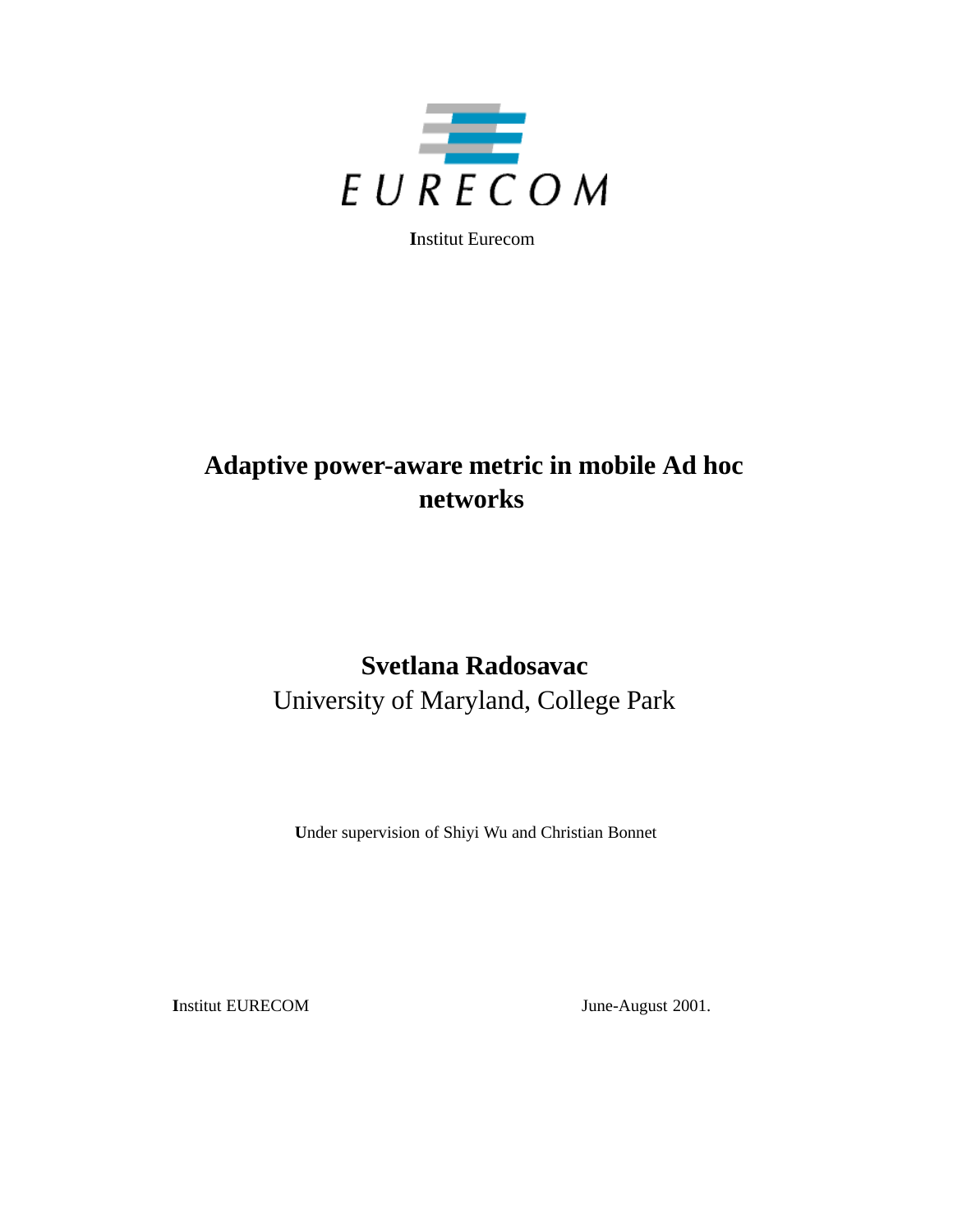## **Abstract**

Mobile Ad hoc networks consist of sets of mobile nodes that have batteries as sources of power. In addition to high error rates, constantly varying channels and limited bandwidth, a new constraint is imposed: limited energy supplies. Due to the limited transmission range of wireless network interfaces, multiple hops may be needed for nodes to exchange data across the network. Using multiple hops may lead to over-using some nodes in the network which leads to early node death and shorter network lifetime.

At this point of our research we concentrated on conservation of power in wireless ad-hoc networks by applying various metrics. Since one of the objectives of projecting wireless ad hoc networks is to obtain high throughput with optimal transmission power with lowest cost we exploited the best properties of power- and cost-aware routing to derive the new power-cost aware algorithm. The new power-cost aware algorithm significantly increases lifetime of nodes in the network and increases the overall lifetime of mobile network.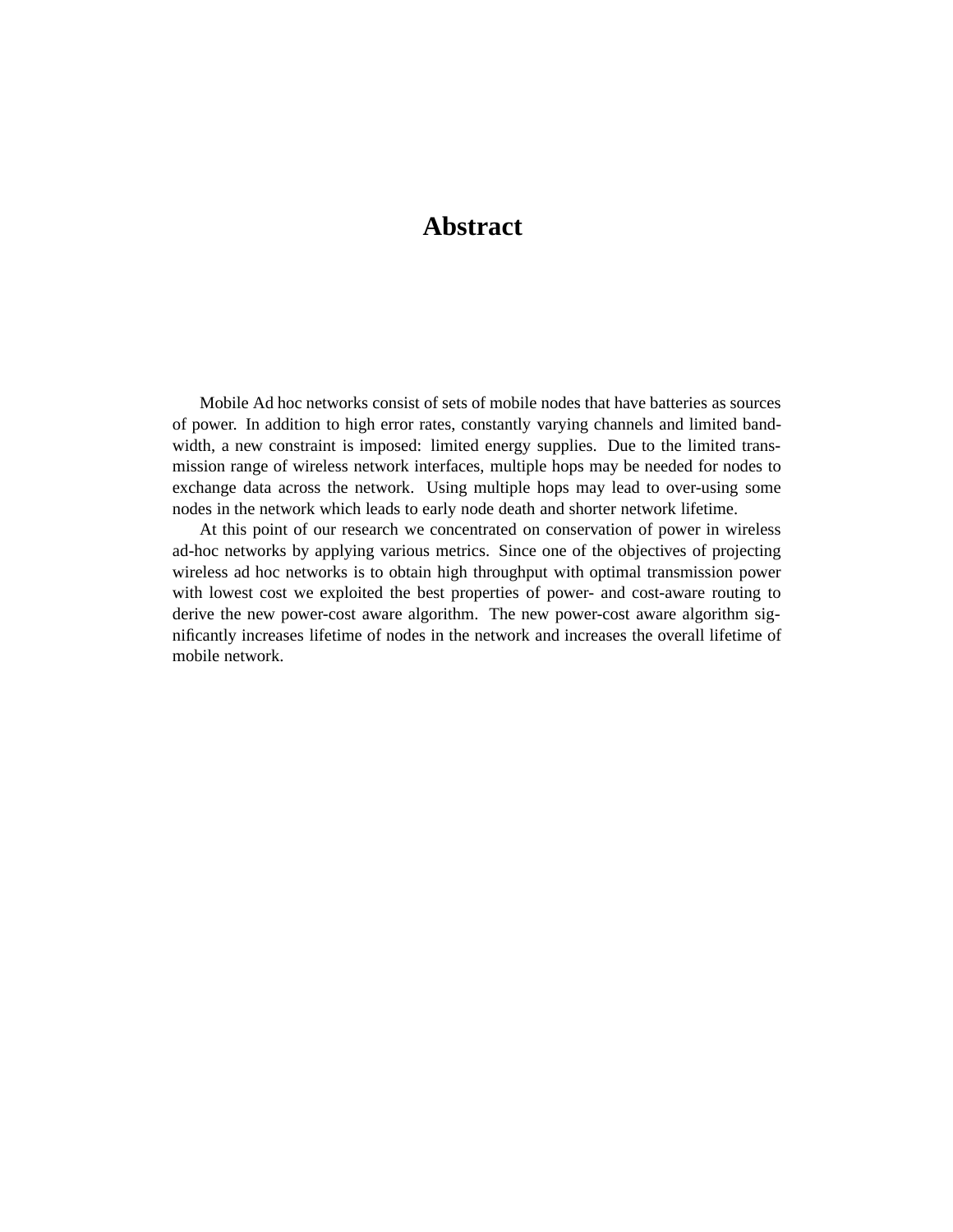## **I Internship objectives**

The objective of this internship was to:

- propose solutions for improving of existing MRDC (Multicast Routing with Dynamic Core) protocol;
- Propose a new routing or power-efficient algorithm.

The main part of the work was concentrated in the area of power-aware routing. Significant part of time was spent in research of performance of existing routing protocols. The final work was in the area of adaptive power-aware metrics in ad hoc networks. One part of the work was dedicated to implementation of power-aware metric in routing protocols. However, we were confronted with many arising problems in that area and concentrated on finding optimal algorithms in the first phase of our research. The proposed algorithm gave satisfying performance and the next step is to implement power control in routing algorithms.

## **II Introduction - Properties of Ad hoc networks**

Ideally we expect an ad-hoc routing protocol to have following properties:

- it should be distributed in order to increase reliability. Where all nodes are mobile, it is unacceptable to have a centralized routing protocol. Each node should be intelligent enough to make routing decisions using other collaborative nodes. A distributed but virtually centralized protocol is a good idea;
- it should assume routes as unidirectional links. Wireless medium may cause a wireless link to be opened in one direction only due to physical factors. It may not be possible to communicate bidirectionally. Thus a routing protocol must be designed considering unidirectional links also;
- it should be power efficient. Protocol should consider everything to save power, if power is very important, for such as palm computers, or other small battery powered devices. Protocol should distribute load considering this, otherwise shutoff nodes may cause partitioned topologies which may result in unaccessible idle routes. Thus it must consider multiple routes.
- it should consider its security. Ad-hoc routing protocols lack security. A wireless medium is very vulnerable. At physical layer, denial of service attacks may be avoided using coded or frequency hopping spread spectrum, however at routing level, we need authentication for communicating nodes, non-repudiation and encryption for private networking to avoid routing deceptors.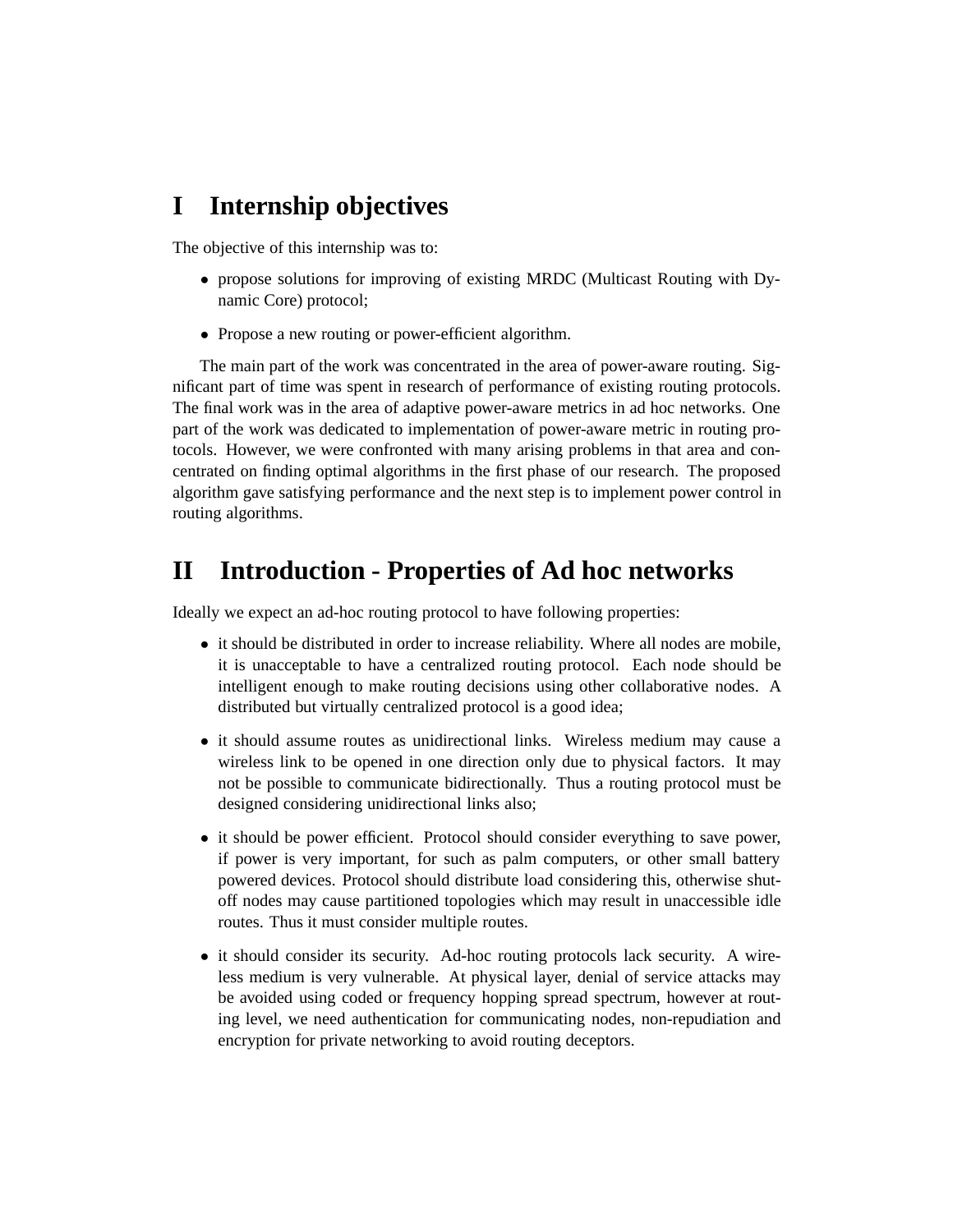- Hybrid protocols can be preferred. A protocol should be much more reactive than proactive to avoid protocol overhead.
- A routing protocol should be aware of Quality of Service. It should know about the delay and throughput for a source destination pair, and must be able to verify its longevity so that a real-time application may rely on it.

### **II.1 Mobile Ad hoc networks**

A Mobile Ad hoc network (MANET) is a collection of wireless mobile nodes, which dynamically form a temporary network, without using any existing network infrastructure or centralized administration. Current typical applications of MANETs include battlefield coordination and on site disaster relief and management. The links of the network are dynamic and are based on the proximity of one node to another node. These links are likely to break and change as the nodes move about the network. Because of the temporal nature of the network links, and because of the additional constraints implied by mobile nodes, such as limited bandwidth and power, conventional routing protocols are not appropriate for ad-hoc mobile networks.

Some of the main restrictions of MANETs include:

• Dynamic topology

Nodes are mobile and can be connected dynamically in an arbitrary manner. Links of the network vary with time and are based on the proximity of one node to another node. They are also subject to frequent disconnection due to node's mobility;

• Bandwidth constrains

Wireless links have significantly lower capacity than the wired links; they are affected by several error sources that result in degradation of the received signal and high bit error rate in the range of 10-4 and 10-5;

• Energy constrained

Mobile nodes rely on battery power, which is a scarce resource; the most important system design criteria for optimization may be energy conservation;

• Limited physical security

Mobility implies higher security risks than static operation because portable devices may be stolen or their traffic may cross insecurely wireless links. Eavesdropping, spoofing and denial of-service attacks should be considered.

A mobile ad hoc network includes several advantages over traditional wireless networks, including: ease of deployment, speed of deployment, and decreased dependence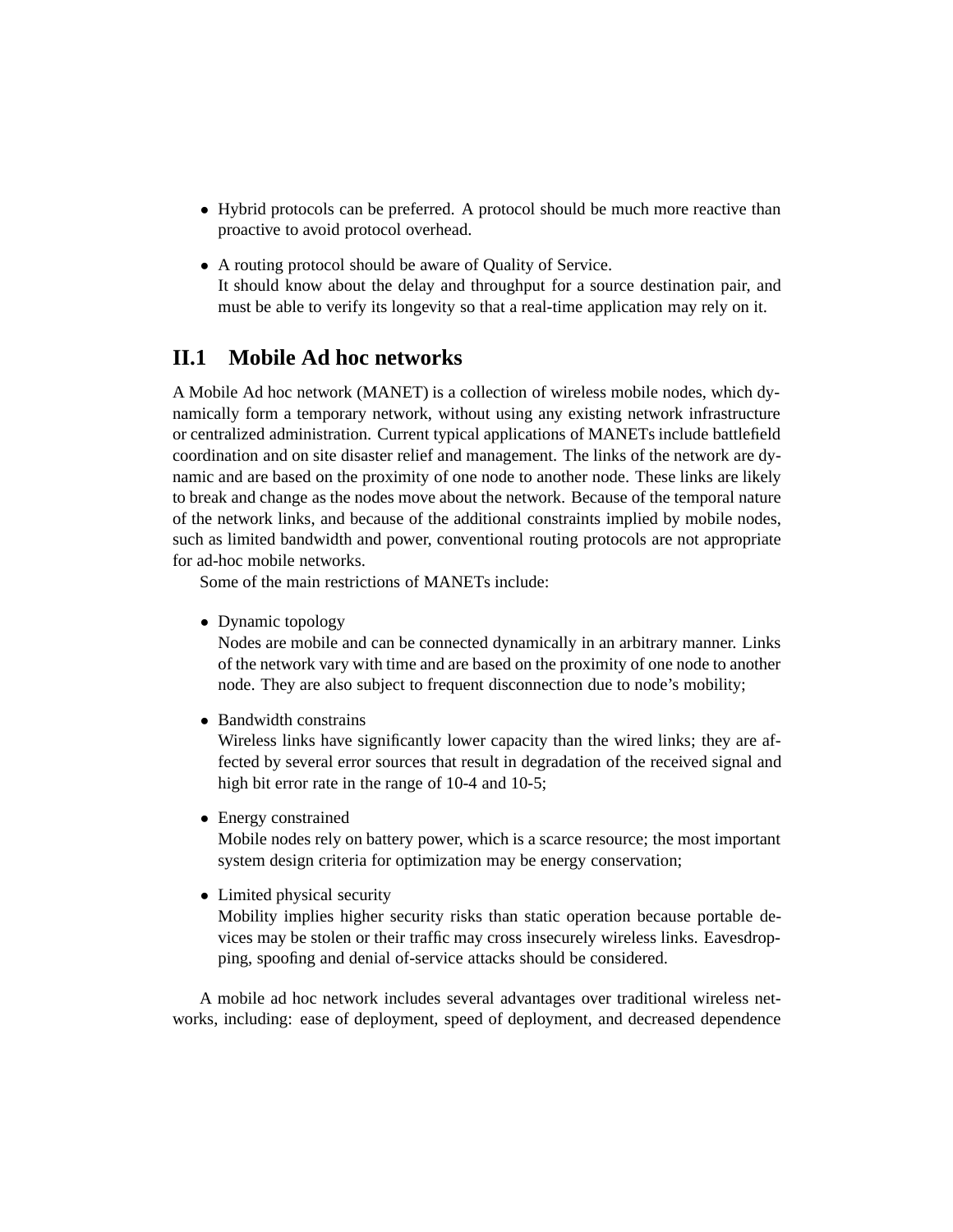on a fixed infrastructure. MANET is attractive because it provides an instant network formation without the presence of fixed base stations and system administrators. MANETS are viewed as suitable systems which can support some specific applications including:

- Personal communication like cell phones, laptops, PDA;
- Group communication such as communication set-up in exhibitions, conferences, presentations, meetings, lectures;
- Military, emergency, discovery, civil communication, ...

### **II.2 Secure routing**

There are several issues that arise in the area of security of ad hoc networks such as:

• Availability

Routing protocols may be open to denial-of-service attacks, since any mobile node would try to answer any query of an hostile node. It is possible to flood all nodes, and decrease routing protocol performance by misusing protocol messaging. Reactive protocols are more vulnerable than proactive ones, on the other hand they can recover faster.

• Confidentiality

All queries and neighborhood discoveries are done, trusting whomever the routing protocol talks to. There are no authentication methods embedded in routing protocols, except IMEP.

• Integrity

This guarantees that the message being forwarded is never corrupted intentionally or unintentionally. Latter case is assumed to be taken care by the MAC standard. First case requires an authentication method which could be checked by all neighbor and route nodes. Thus ignoring such packets can slow down denial-of-service attacks.

• Authentication Authorization system is required, to ensure that the peer is the real one, and not masquerading.

# **III Overview of routing protocols**

In contrast to infrastructure based networks, in ad hoc networks all nodes are mobile and can be connected dynamically in an arbitrary manner. All nodes of these networks behave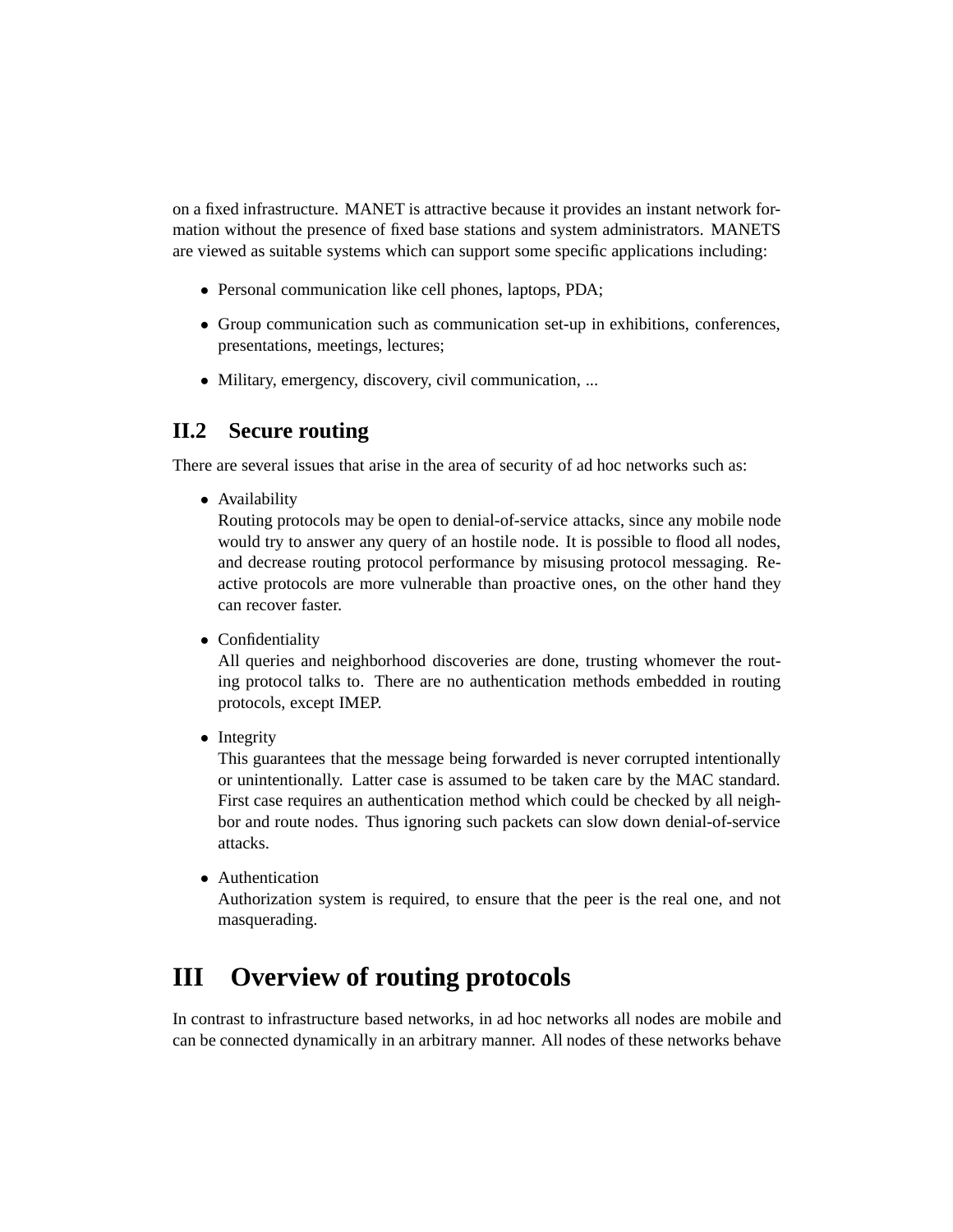as routers and take part in discovery and maintenance of routes to other nodes in the network. Ad hoc networks are very useful in emergency search-and-rescue operations, meetings or conventions in which persons wish to quickly share information, and data acquisition operations in inhospitable terrain. Proposed protocols for those networks can be divided into two categories: table-driven and on-demand routing based on when and how the routes are discovered. In table driven routing protocols consistent and up-to-date routing information to all nodes is maintained at each node whereas in on-demand routing the routes are created only when desired by the source host. Table driven routing protocols can be divided into:

- Dynamic Destination-Sequenced Distance-Vector Routing Protocol (DSDV)
- The Wireless Routing Protocol (WRP)
- Global State Routing (GSR)
- Fisheye State Routing (FSR)
- Hierarchical State Routing (ZHLS)
- Zone-based Hierarchical Link State Routing Protocol (CGSR)
- Clusterhead Gateway Switch Routing Protocol (CGSR)

On-demand routing protocols can be divided into:

- Cluster based routing protocols (CBRP)
- Ad hoc On-demand Distance Vector Routing (AODV)
- Dynamic Source Routing Protocol (DSRP)
- Temporally Ordered Routing Algorithm (TORA)
- Associativity Based Routing (ABR)
- Signal Stability Routing (SSR)

We conducted our research in areas of Zone-based routing and Ad hoc On-demand Distance Vector Routing. Some solutions for power-aware routing were found, but there were some unsolved problems that need further work. Routing protocols are very vulnerable since they can reveal topology information. Listening few DSR messages in promiscuous mode gives valuable information. A GPS based routing algorithm may give exact node locations. ZRP would inform about number and size of enemy regions. Typically, an attacker can playback routing information and easily collapse the network. Denial of service attack could break whole communication between two networks. Therefore protocols which are capable of finding multiple paths ie., AODV, TORA, DSR, have an advantage.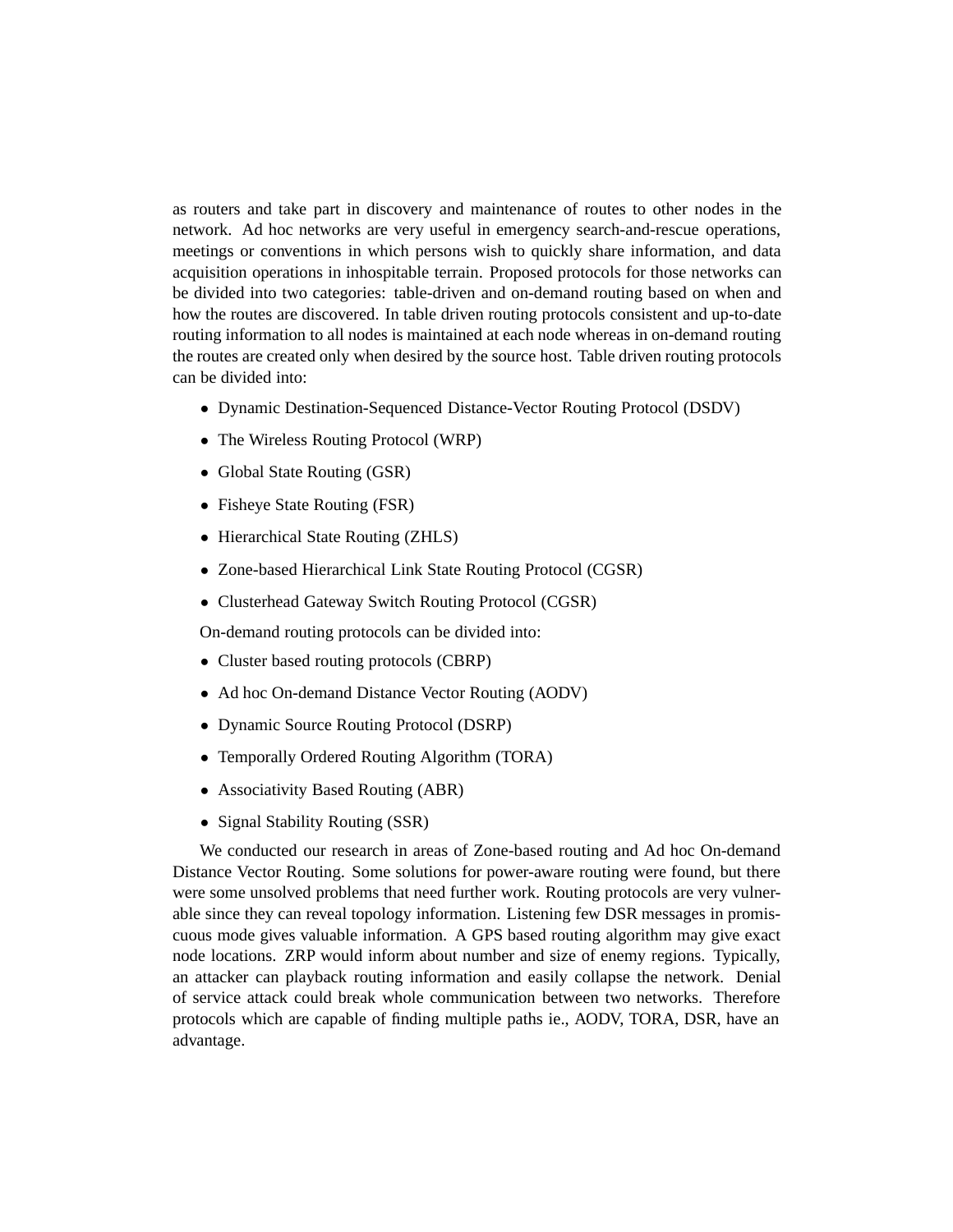# **IV Introduction to power-efficient algorithms**

Since MANETs consist of sets of mobile nodes that have batteries as sources of power, energy becomes a scarce resource. In addition to high error rates, constantly varying channels and limited bandwidth, a new constraint: limited energy supplies is imposed. One of the objectives of projecting wireless ad hoc networks is to obtain high throughput with optimal transmission power with lowest cost. In this paper we concentrate on conservation of power in wireless ad-hoc networks. The power saving algorithm is based on using both energy consumption and cost aware algorithms. When we only minimize energyconsumption algorithm it will always route messages over the path that needs minimum power for transmission. This may not always be advantageous in case of overall network performance because this path will usually be multi-hop path and hence occupy more network resources. Some metrics have the negative impact on node's lifetime by preferring some paths to the others and thus over using the energy resources of a small set of nodes in favor of other nodes. Also, since this metric doesn't have automatic loading balance capacity, there is a possibility that some paths in the network are heavily utilized and act as bottlenecks while the others consist of lightly used nodes. Another negative impact is faster network partition as a consequence of early node death. When we use only costaware metric it results in favoring links that are not heavily utilized and consist of nodes that have high residual capacity  $<sup>1</sup>$ . It tries to spread the offered traffic evenly over all paths.</sup> Since most existing routing algorithms do not consider the power consumption and cost in their routing decisions we propose a new power and cost aware algorithm in order to increase lifetime of the network. When algorithm that is based on minimizing energy consumption is used alone, the goal is to minimize the total power that is needed for routing the message from source to destination. In case of using only cost-aware algorithm, the main goal is to extend node's lifetime by distributing the traffic over all possible paths. We tried to find an optimal solution by employing both algorithms by adding weight factors that are dependent on the battery's remaining capacity. The proposed metric employs a unique formula throughout the whole duration of the process and is based on normalization of functions. The rest of the paper is organized as follows. First we present a short overview of the previous work that has been done in this field, then we present our system model along with imposed constraints and assumptions and precisely define the problem and the proposed metric. Finally, we present the results and conclusions about the proposed metric performance.

### **V Overview of previous work**

In this section we present some relevant work that has been done in this area.

<sup>1</sup>capacity means node's residual capacity in the rest of the text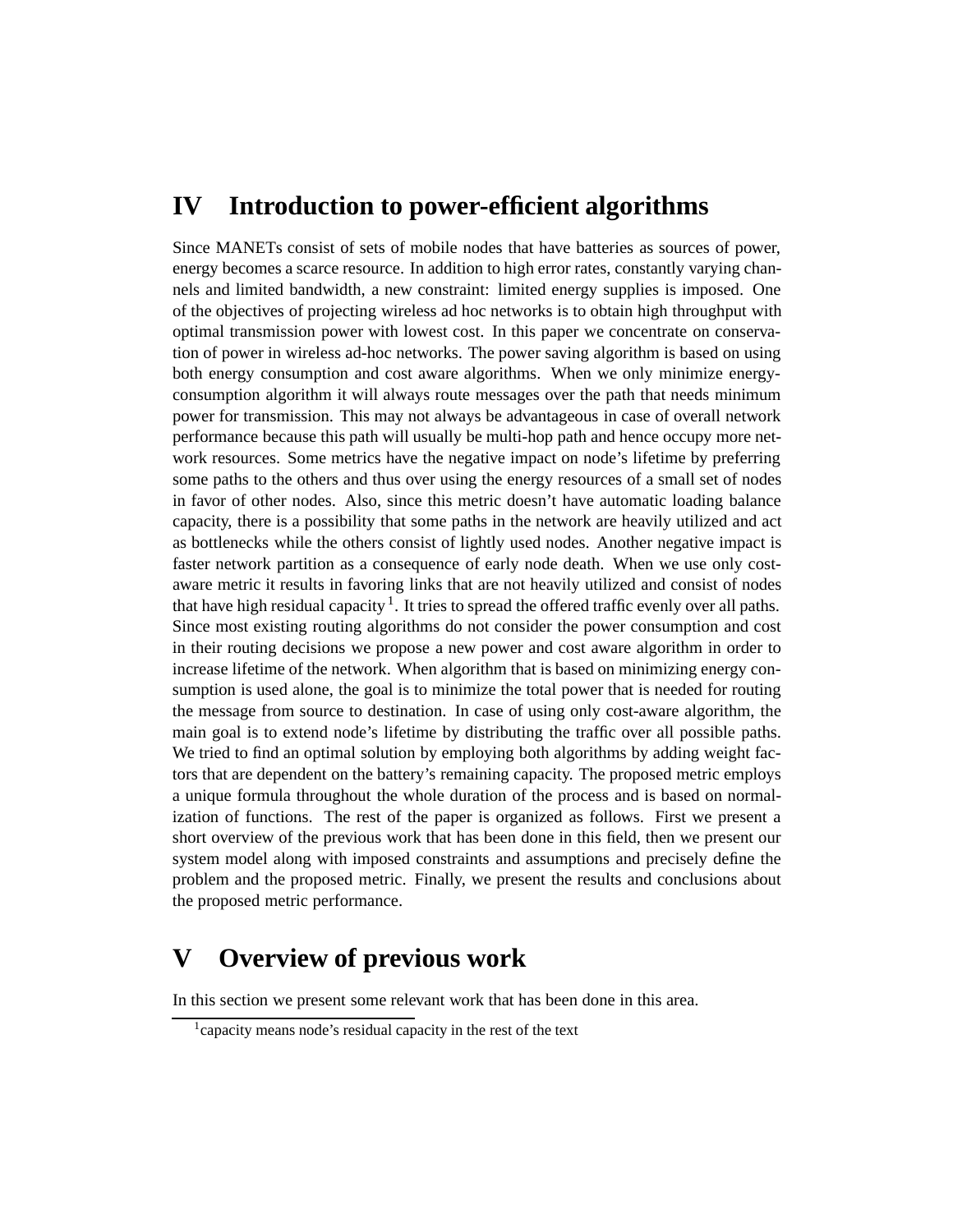#### **V.1 Cost-aware algorithm**

Protocol proposed in [1] maximizes the life of all nodes in the network by selecting paths on which nodes with depleted energy reserves do not lie on many paths. They propose to use function  $f_i(x_i)$ , which denotes the node cost and  $x_i$  represents the total energy expanded by node *i*. As a particular choice for *f* the authors have two solutions. The first one is to define  $f_i$  as battery's remaining lifetime and the second one is to define it as

$$
f(x_i) = \frac{1}{1 - g(x_i)} \,,\tag{1}
$$

where  $x_i$  is measured voltage and  $g(x_i)$  is the normalized remaining lifetime (or capacity) of the battery. This ensures that the cost of forwarding packet is tied in closely with the power resources deployed in the network. The algorithm works in the way which minimizes the sum of  $f(x_i)$  for nodes on the desired path. The authors suggest that this metric may not be used for routing at all times. They suggest to use shortest-hop routing while energy resources are higher than a certain threshold. When they fall below the threshold they suggest to use power-aware metric.

#### **V.2 Minimum energy consumption algorithms**

In [2], Rodoplu and Meng considered the model with  $u(d) = d^4 + 2 * 10^8$  and a general model represented as  $u(d) = d^{\alpha} + c$ . The proposed power-aware algorithm runs in two phases. In the first phase each node searches for its neighbors and chooses those neighbors for which direct transmission requires less power than if intermediate nodes were used. In the second phase each destination runs a loop free non-locked Bellman-Ford shortest path algorithm using power consumption as the cost metric. Each node broadcasts its cost to its neighbors and each node calculates the minimum cost it can attain given the cost of its neighbors. In [3], Stojmenovic and Lin use GPS to provide location information to nodes that allows nodes to use the least transmission power for reception. Each node is able to make decisions which neighbors to forward packets to based on the location of itself, its neighboring nodes and some additional information that i constantly provided. Also destination locations are needed in case of routing.It is assumed that every node contains the geographic location of all other nodes in the network in its routing table. They generalize the model proposed by Rodoplu and Meng in [2] by assuming that the power needed for transmission and reception of a signal is  $u(d) = ad^{\alpha} + bd + c$  which includes models described in [2] and [3]. *u*(*d*) is referred to as the weight of the edge and the algorithm is referred to as SP-power algorithm.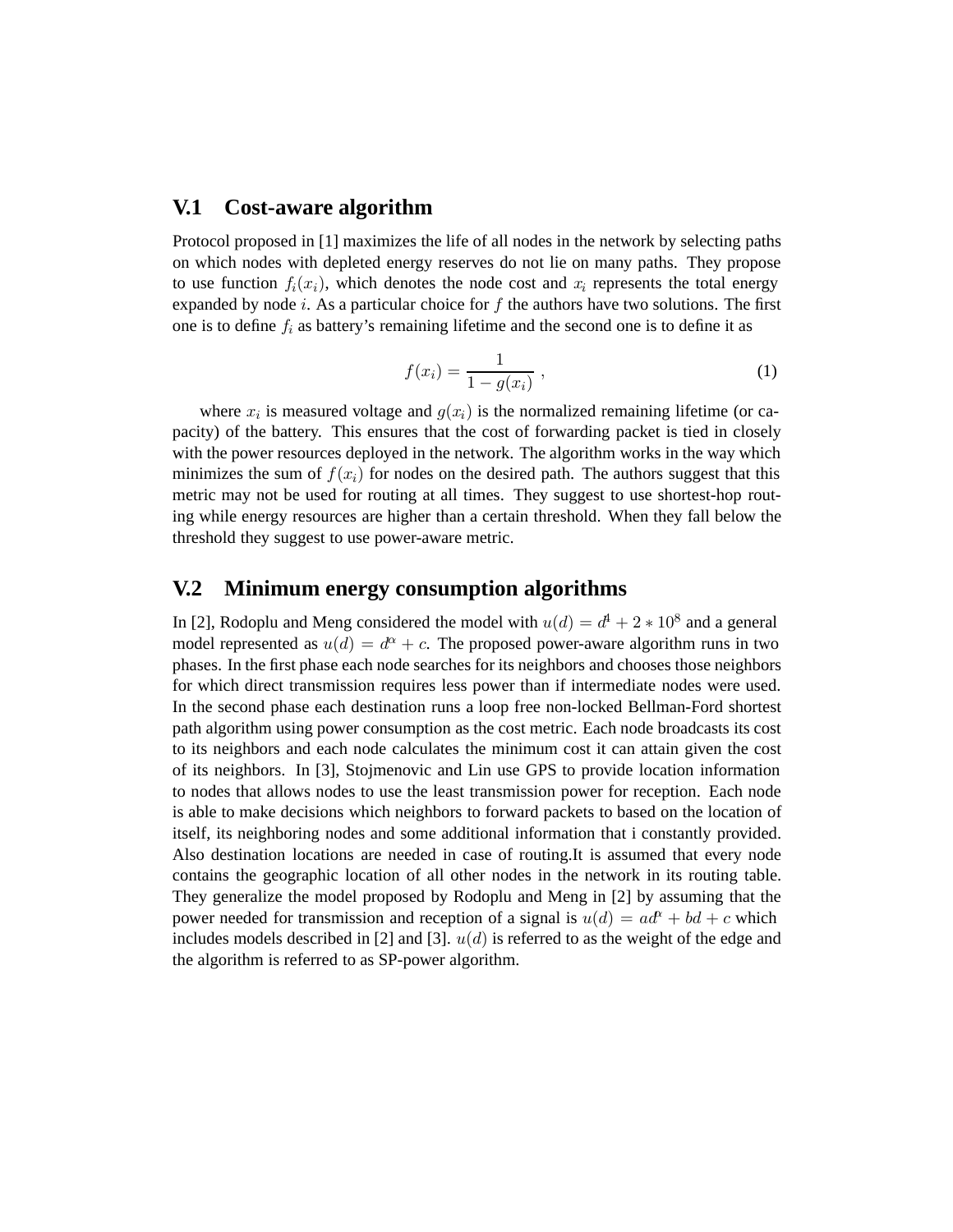### **VI System model and Problem formulation**

In this section we present the system model and the overview of our proposed solution.

We consider a network consisting of *N* nodes randomly deployed over a given area. We assume that all nodes may transmit at any power level  $P \leq P_{max}$ . All nodes that want to take part in a certain session must have residual capacity that is larger than 20% of maximal battery capacity. When the node has capacity that is less than 20% of initial capacity, it is considered to be *logically dead* for the rest of the network. It cannot forward packets any more, but it can send the packets to the rest of the network. Technically, the node is considered to be logically dead when it still has enough energy to send packets and enough energy to forward only one packet and after that it is considered to be *physically dead*. The only packet that the logically dead node can forward is the packet that is marked as a high priority packet and this node is the only node that can forward the packet to destination node. We also assume that all nodes keep track of their residual capacity at all times and have a large number of bandwidth resources. Also, the following assumption is used in the remaining part of the paper: if the cost of using link  $(i, j)$  is denoted as  $D_{i,j}$ , the cost of using a path *n* that consists of N nodes will be given by

$$
C_n = \sum_{(i,j)\in n} D_{i,j} \tag{2}
$$

Most of algorithms proposed so far either minimize energy consumption per packet and thus have the role to minimize the total power needed to route a traffic packet, or costaware where the goal is to extend node's worst case lifetime. However, minimizing energy consumption does not take into account the residual capacity of nodes, which decreases with time and decreases faster when the traffic through the node is higher. Using poweraware algorithm we may come to the point when some paths are preferred to the others and nodes that are found on those paths drain out all their energy very fast and die within a short period of time. On the other hand, when only cost-aware algorithm is used the main consideration is to minimize the cost of routing, not taking into account the power consumed during transmissions.

The proposed solution consists of using the algorithm that combines both energy consumption (G) and cost-aware (C) algorithms and it also adds the weight factors that depend on node's residual capacity. Thus we encourage usage of paths that consist of nodes that have residual capacity that is larger than some predefined threshold. When node's residual capacity reaches 20% of the initial capacity the node cannot take part in any more transmissions and is considered dead for the rest of the network. The only situation when it can take part in transmission is in case when a high priority message arrives and it is the only node that can receive it. The goal of applying both energy-consumption and cost-aware algorithms is to minimize the total power needed and to avoid nodes with short battery lifetimes at the same time. We propose 4 different battery's residual capacity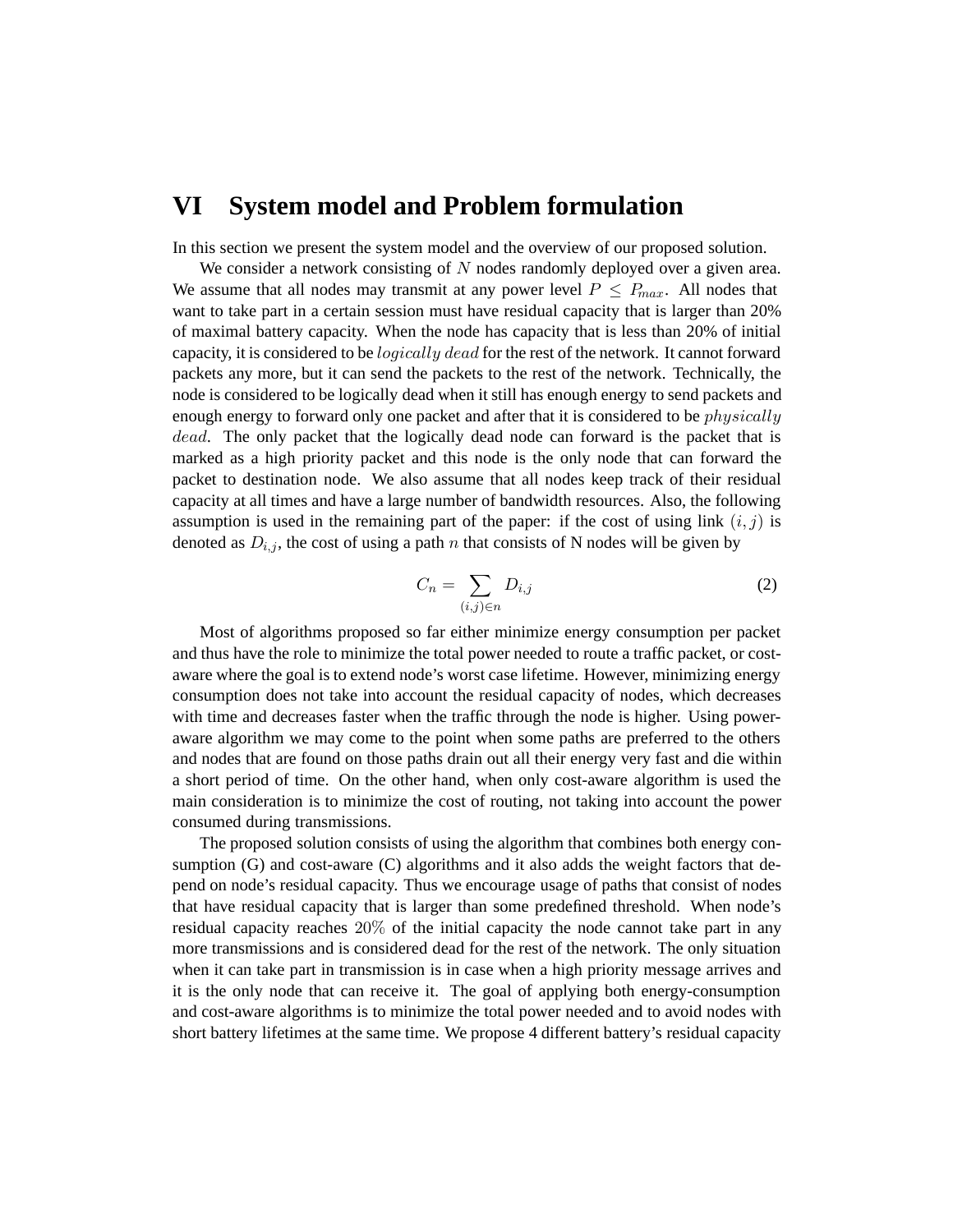ranges in which power weight factor  $(W_G)$  and cost weight factor  $(W_C)$  change:

- battery power is in the range of 100%-80% of full battery capacity and energy consumption part  $(G)$  is far more important than cost-aware part  $(C)$ :  $G \gg C$ . This is the initial case in every network. In this period all batteries have their full power available and there is no need for using cost-aware metric since every node has enough energy to route every message. However, this is the period when some routes start being preferred to the others and some nodes (most often the central ones) are preferred to the others and hence have faster decrease in residual power;
- battery power is in the range of 80%-50% of full battery capacity, battery may be considered as *mature*. In this case G and C should be in the same range and we need to adjust the weight factors  $W_G$  and  $W_C$  so that G and C are comparable. In this period most of nodes that are on preferred paths have mature batteries and hence have need for using both power and cost aware algorithms in order to prolong the lifetime of the network and increase time to network partition by assigning higher costs to paths that consist of nodes with lower power.
- battery power is in the range of 50%-20% of full battery capacity and battery is considered to be *old* and  $G \ll C$ . In this period most of nodes have low power reserves and thus the cost-aware algorithm has much higher weight than the poweraware, which is negligible in this case. This is also accomplished by using the appropriate weight factors that give advantage to the cost-aware metric.
- battery power is lower than 20% of full battery capacity and battery is considered to be *dead* for the rest of the network because it cannot transmit any more messages. The only case when it takes part in routing is when a high priority message arrives and the only path from source to destination is through the given node (the nature of that message will be discussed in the next step, when we will implement this power- and cost-aware algorithm in a routing protocol).

# **VII Metric**

In this section we define variables that are going to be used in the simulations. Since we are using both capacity and power to define our metric, we need to normalize both variables in order to make them comparable. for normalizing power we use the value  $P<sub>b</sub>$ that represents the minimal power that a node needs to transmit a message to another node. For normalizing capacity we use the value  $C_{max}$ , that represents the maximal capacity of the node (capacity that node has in the beginning of the transmission).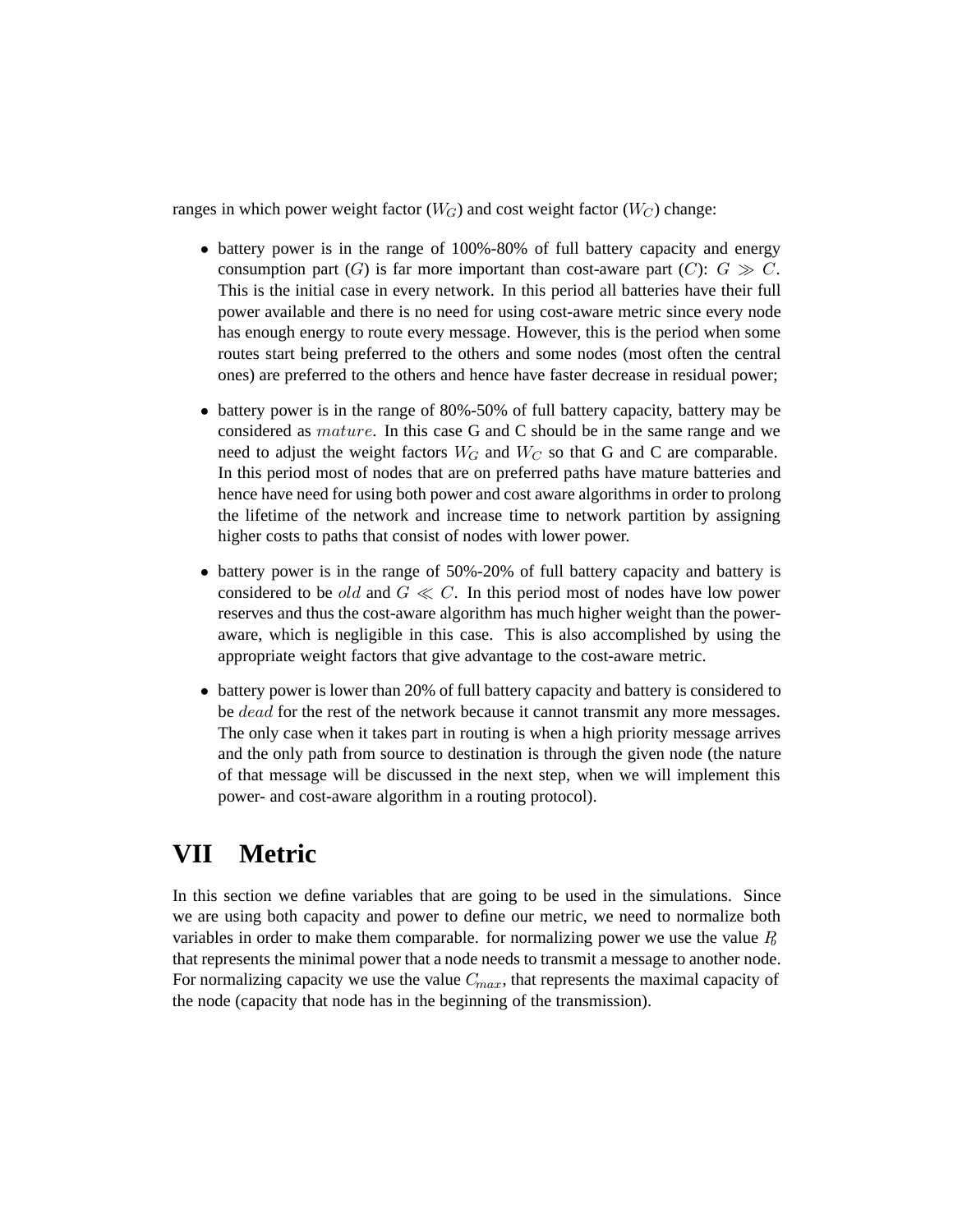### **VII.1 Minimization of energy consumption**

To define energy consumption part of the metric we first need to define the value *G* that represents the ratio between current power level of the node and the minimal value of power,  $P_b$ . We define the variable  $G$  as:

$$
G_{ij} = \frac{P_t}{P_b} \tag{3}
$$

where  $P_t$  is the minimal power at which node  $j$  can successfully receive the packet sent by node *i* and the range of  $P_t$  should be between  $P_{max}$  and  $P_b$ .

#### **VII.2 Cost-aware metric**

As previously mentioned in introduction, the main problem in metric that minimizes energy consumption is the possibility of giving advantage to certain paths compared to the others, which results in early power depletion of nodes that lie on given paths, leaving many of them without further possibility to transmit or receive messages. The solution is to use cost-aware metric in addition to power-aware metric that was already proposed in some protocols. We want to construct a new algorithm that would give preference to either power or cost metric in the system, depending on the residual capacity *x* of the node.

$$
C_i = f(\frac{x_i}{C_{max}}),\tag{4}
$$

#### **VII.3 Power-cost-aware algorithm**

In defining our new power-cost-aware algorithm we take 4 approaches and compare their performance. The approaches are: shortest-path in terms of number of hops, power-aware, cost-aware metric and power-cost-aware metric. Since the main goal of our algorithm is to implement power and cost aware algorithm, we propose using a unique formula to calculate the weight of link from node *i* to node*j*:

$$
W_{ij} = G_{ij} + C_i \tag{5}
$$

# **VIII Performance analysis**

In this section we present the simulation model, implement power-cost-aware algorithm and compare its performance with other 3 algorithms and finally analyze its performance.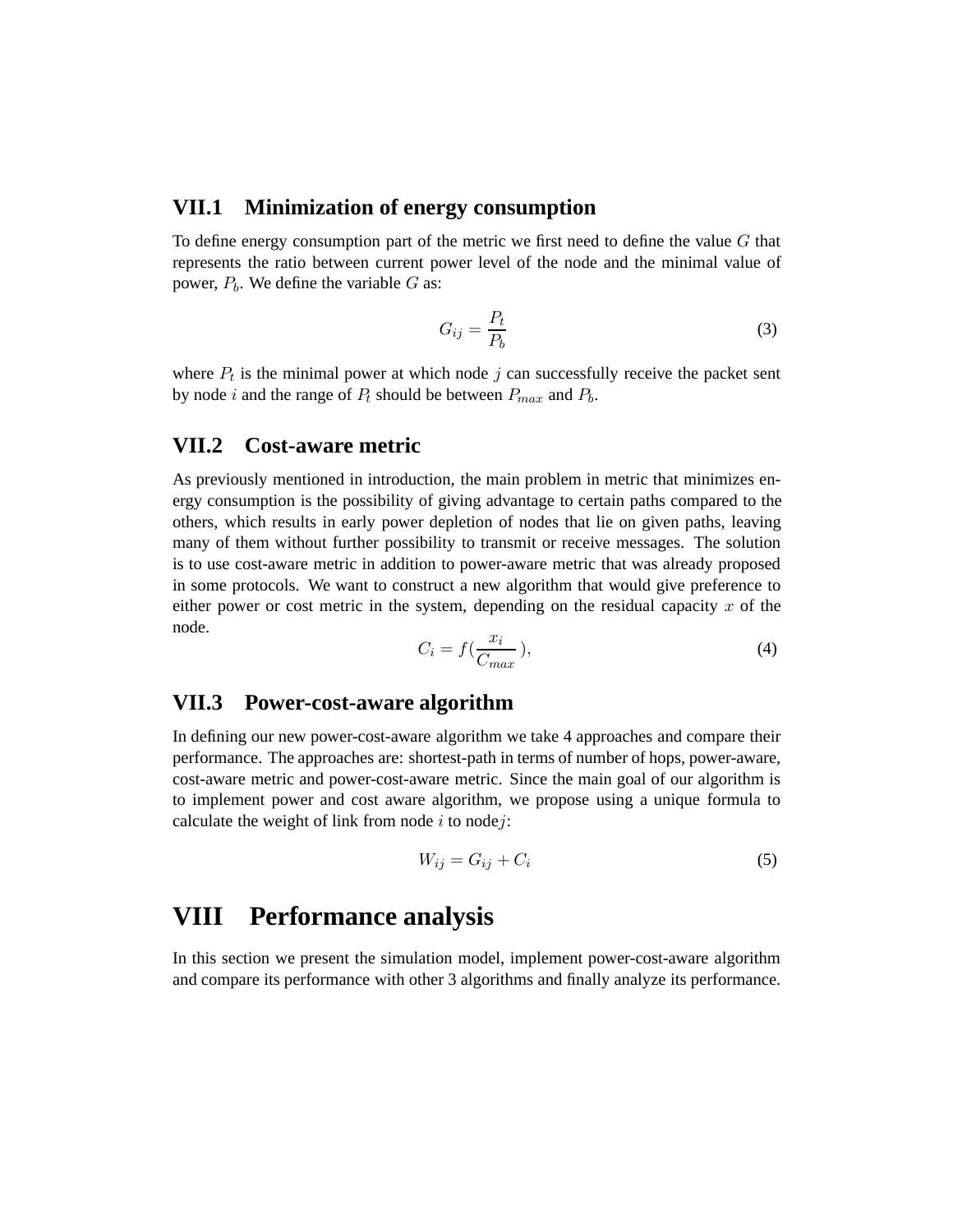#### **VIII.1 Short overview of ns-2**

NS is a discrete event simulator developed for networking research. It provides support for wired wireless networking with multicast capabilities and satellite networks. It has limitations, such as 2D terrain with two way ground reflection model is used. Simulator is written in C++, accompanying OTCL script language based on Tcl/Tk. The researcher defines the network components such as nodes, links, protocols and traffic using OTCL script. Simulator uses this script and outputs the trace at different selective layers. We used this output to calculate delays, throughput, power consumption and other metrics.

We have used simplified NS simulator to simulate ad-hoc environment.

#### **VIII.2 Simulation model**

The radio model of the simulation used characteristics similar to Lucent's WaveLAN with a nominal bit rate of 2Mb/sec and a nominal radio range of 250 meters. Traffic sources were CBR (continuous bit-rate). Sources generated 512-byte data packets per period.

The tools used for simulating the environment represent a simplified version of ns2. It's discrete event-driven. In this simulator, a node is an instance of mobile node class. All nodes are connected to an object called network. This object is in charge of distributing the packets from one node to all its neighbors (for broadcast case) or one special neighbor (for unicast case). Since the aim of simulation is to evaluate the performance of algorithm in network layer, the simulator doesn't consider the MAC layer problem but the physical layer, for radio propagation, it used Friss-space attenuation at near distance and an approximation to Two ray Ground at far distance, as ns2. If a CBR agent in a node sent periodically a traffic packet to udp agent attached in that node. At destination, a sink agent recorded the information when it received a packet.

In the simulations we used random topology graph with 10 nodes to 100 nodes. The random topology graphs were generated as follows. Firstly, we randomly created a topology with 10 nodes distributed in the area of 1000m\*1000m, as shown in figure 1. Then we arbitrarily added ten nodes to the 10-node graph to get a 20-node graph. Adding another 10 nodes into a 20-node graph, we created a 30-node graph and so on until a 100-node graph is created. In this paper we only evaluated performances of different power-aware metrics and, hence, we did not account for mobility. Each node had a budget of energy to forward a packet (forwarding a packet includes processing, routing and sending a packet). When the budget for a node reaches zero, we define that node as dead for packet relaying. The network is dead when the topology is partitioned because of the node's death. Node knows the position of its one-hop neighboring nodes. That permits a node to estimate the energy consumption when it wants to forward a packet to one of its neighbors. In the simulation, different metrics only affect the weight links between nodes. nodes use link state routing to calculate the "shortest-path" to the destination. There are two source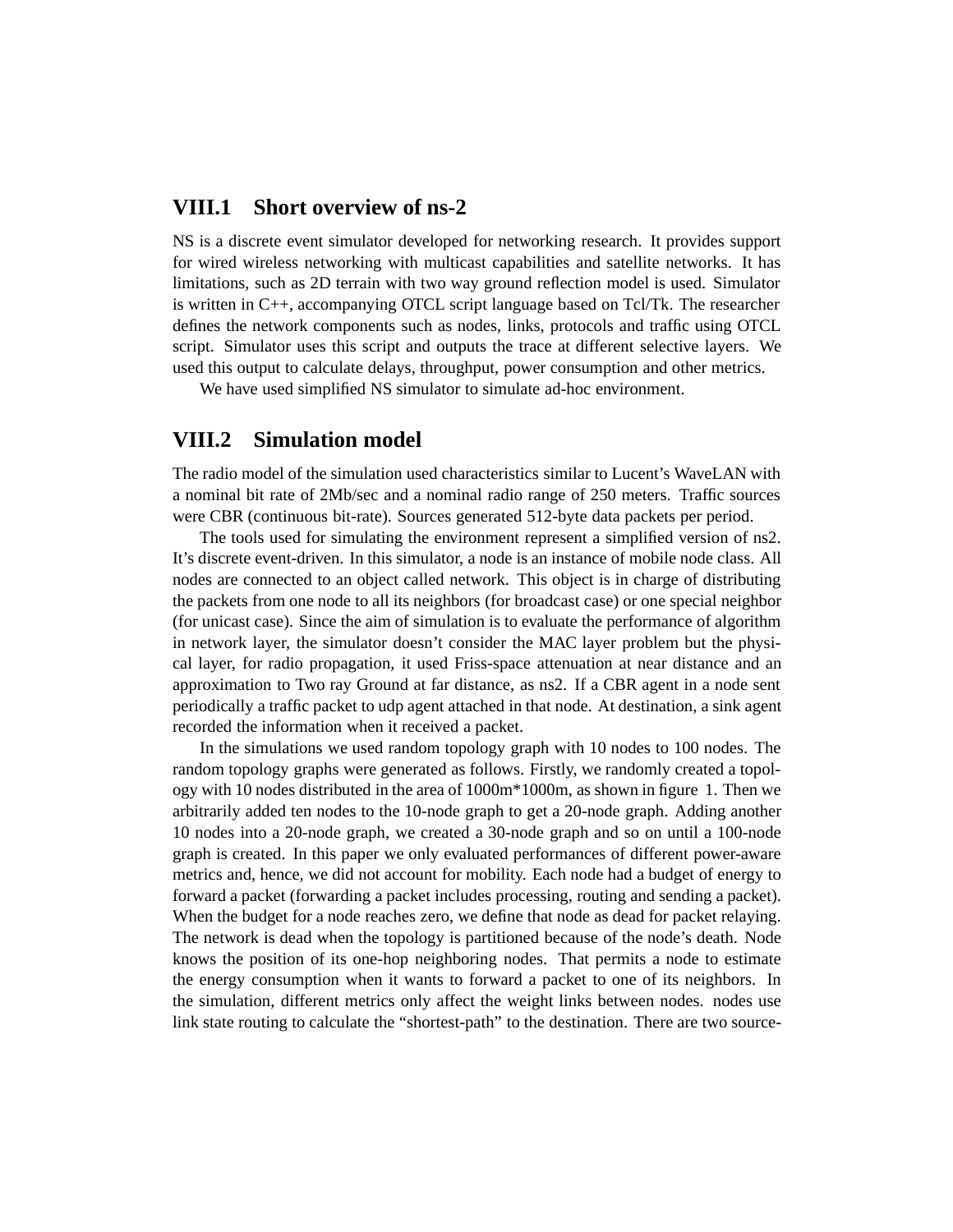destination pairs in the network: nodes 3 and 9; nodes 8 and 2. when a packet passes a node, the node sends the packet to the next hop on the path, and at the same time, the node decreases the energy from its budget for forwarding this packet. The simulation stops when the network is dead.



Figure 1: 10-node basic topology.

We ran simulations for 4 algorithms:

- shortest-path algorithm (in terms of number of hops);
- minimal energy consumption algorithm;
- cost-aware algorithm and
- power-cost-aware algorithm

According to the parameters of WaveLAN, we choose  $P_{max} = 281 \text{mW}$  and  $P_b =$ 1*mW*. Assume that packet *j* traverses nodes  $n_1, ..., n_k$ , where  $n_1$  is the source and  $n_k$  the destination. Therefore, for shortest-path algorithm, the path weight became:

$$
e_j = k - 1; \tag{6}
$$

For minimum energy consumption algorithm the path weight becomes:

$$
e_j = \sum_{i=1}^{k-1} G_{n_i, n_{i+1}} \tag{7}
$$

For cost-aware algorithm, the path weight becomes: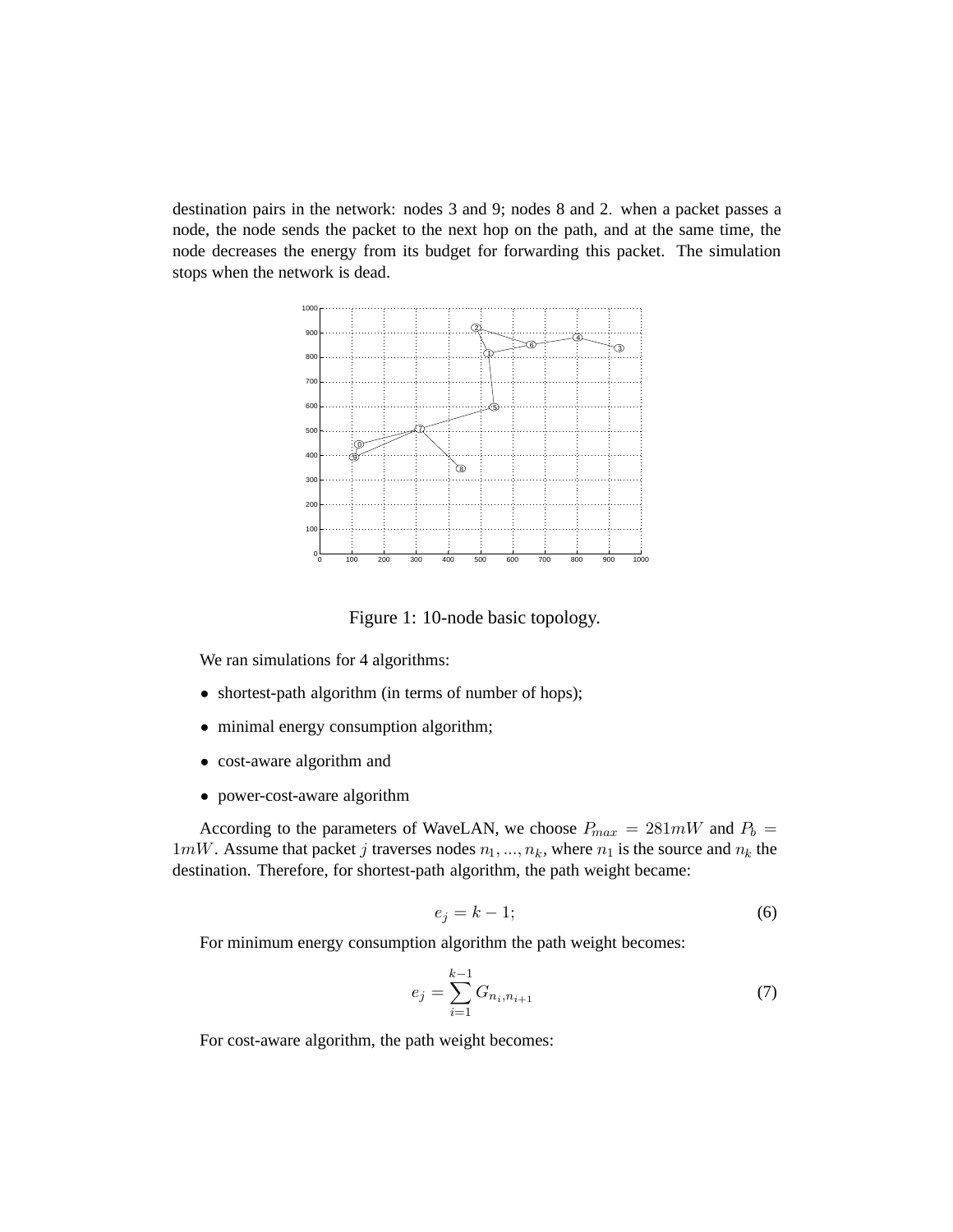$$
e_j = \sum_{i=1}^{k-1} 1.05 - \frac{x_i}{C_{max}} \tag{8}
$$

For the cost-aware part of our power-cost-aware algorithm, we used the curve as shown in figure 2.



Figure 2: Cost-aware part of energy consumption and cost-aware algorithm

The idea was already described in Section 3. When there is more than 80% of residual power, the value of the cost part of metric is much smaller than minimal transmission power, so that the algorithm behaves like minimal energy consumption algorithm; when there is 50% of residual power, the value of cost part of metric is a little bigger than energy consumption part. When residual energy becomes smaller than this threshold (50%), the algorithm switches to cost-aware. The formula that represents this curve is:

$$
C_i = \begin{cases} \n753.0 - 940 * \frac{x_i}{C_{max}} & \text{if } \frac{x_i}{C_{max}} < 0.8; \\ \n0.05 & \text{otherwise.} \n\end{cases} \tag{9}
$$

Hence, the expression for the path weight becomes:

$$
e_j = \sum_{i=1}^{k-1} G_{n_i, n_{i+1}} + C_i
$$
 (10)

Then distributed Bellman-Ford algorithm chooses the path that minimizes *e*<sup>j</sup> for all packets *j*. Two key performance metrics were evaluated: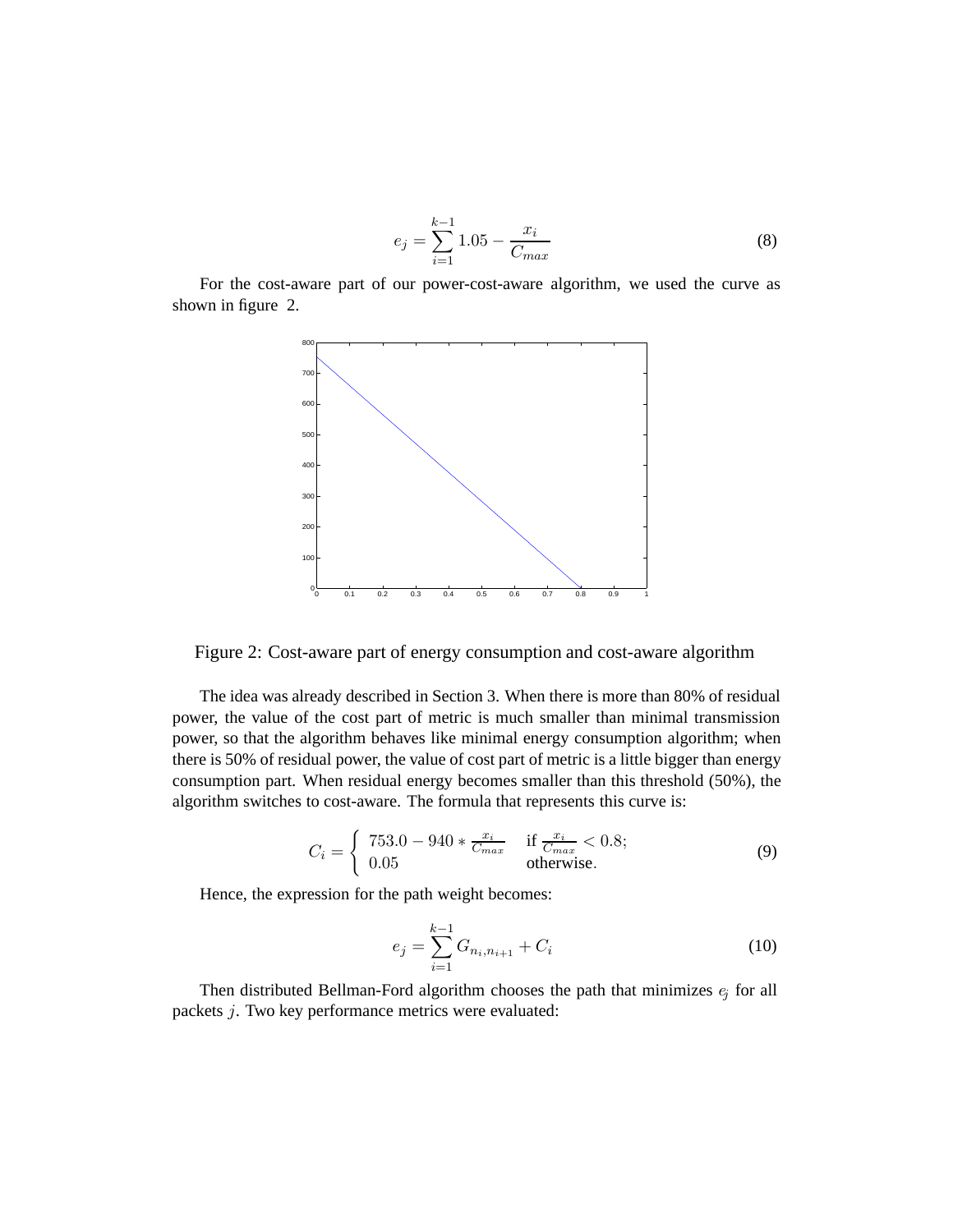- 1. Network life time the time when no route could be found for one of two sourcedestination pairs, that also means the network was partitioned because of node's death;
- 2. First node death time the moment when the first node used its power budget.



### **VIII.3 Simulation results**

Figure 3: First node death time

For the first performance metric, the graph 4 shows that minimal energy consumption and power-cost-aware metrics have almost the same performance in small networks. As the network size grows, the power-cost-aware metric outperforms the minimal energy consumption metric and the cost-aware metric performs worse than either of previously mentioned metrics. The results show that as the network size grows, the minimal energy consumption metric behaves far worse than cost-aware and power-cost-aware metrics. On the other hand, while the network size is small, the performance of all 4 metrics is about the same. This may be explained with the fact that in the beginning of the process all nodes have maximum amount of energy and paths are not heavily utilized. As time passes, some nodes may be over used for routing, while the others will remain idle for longer intervals, due to the topology characteristics. Such an unfair utilization causes certain nodes to exhaust their energy reserves faster and be considered "physically dead" by the network faster, which leads to performance degradation and network partitioning. Cost-aware metric assigns higher costs to heavily utilized paths and that gives much better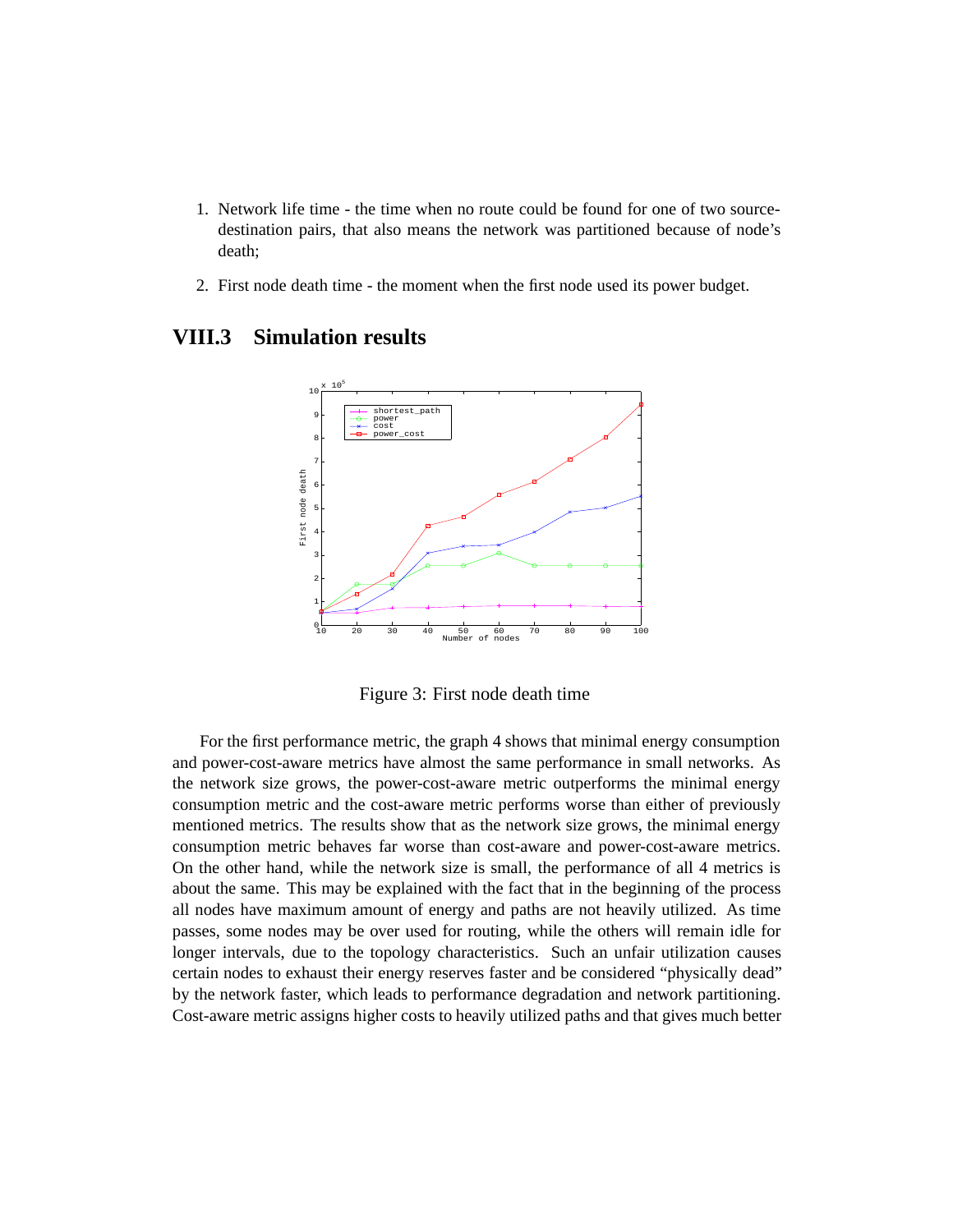

Figure 4: Network lifetime

performance than the power-aware metric. Naturally, power-cost-aware metric use both previously mentioned approaches and behaves much better in dense networks.

In the second performance metric, the results are almost the same and behave in favor of power-cost-aware metric. The simulation results also show that the power-cost-aware algorithm will outperform the energy consumption and cost based algorithms as the network becomes more dense.

Obviously, power-aware algorithm will always provide the minimum power path available, which may not always be advantageous in terms of overall network performance. A minimum power path will always consist of multiple short hops and will occupy more network resources for packet processing, which can be seen on both graphs and it may result in shorter network lifetime.

For the first performance metric, the graph 4 shows that minimal energy consumption and power-cost-aware metrics have almost the same performance in sparse networks. As the network density grows, the power-cost-aware metric outperforms the minimal energy consumption metric and the cost aware metric performs worse than either of previously mentioned metrics. The minimal energy consumption metric chooses the minimum energy consumption in air interface per packet. Therefore a node can forward more packets than that of cost-aware metric. The total energy consumption for forwarding contains also packet processing power. A minimum power path will always consist of multiple short hops and will occupy more network resources for packet processing. The cost part of power-cost-aware metric increases as number of hops increasing, that reflects indirectly the packet processing power of a path. Therefore power-cost-aware metric provides a path with the optimization of the total power consumption and node's battery, and consequently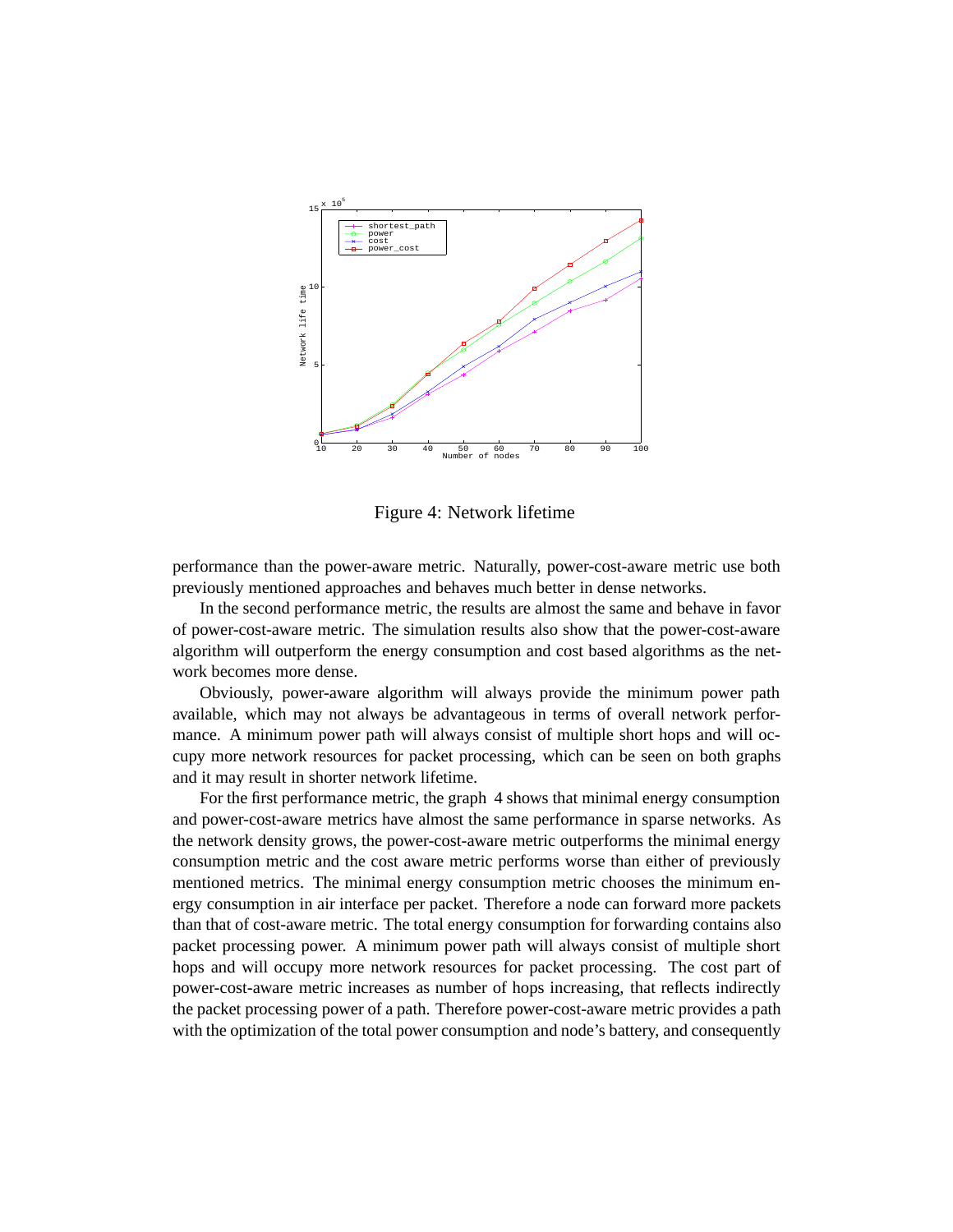prolongs the life time of network.

The graph 3 shows the second performance metric. The results show that as the network density grows, the power-cost-aware algorithm will outperform the cost aware algorithms and the minimal energy consumption metric behaves far worse than cost-aware and power-cost-aware metrics. On the other hand, while the network size is sparse, the performance of all 4 metrics is about the same. This may be explained with the fact that in the beginning of the process all nodes have maximum amount of energy and paths are not heavily utilized. As the time passes, some nodes may be overused for routing, while others will remain idle for longer intervals, due to the topology characteristics. Such an unfair utilization causes certain nodes to exhaust their energy reserves faster and be considered "physically dead" by the network faster, which leads to performance degradation and network partitioning. Cost-aware metric assigns higher costs to heavily utilized paths and that gives much better performance than the power-aware metric. Naturally, powercost aware metric uses both previously mentioned approaches and behaves much better in dense networks.

The shortest-path metric always provides the minimum hop number path avaible. It cannot optimize the power consumption neither node utilization. Therefore it has the worst performance in both two graphs. We can see that the second best metric in this case of node lifetime is cost-aware metric. In case when we need to optimize the lifetime of nodes, cost-aware metric outperforms power-aware because it takes into account the residual capacity of nodes and hence uses nodes with more capacity for routing. The consequence is that nodes die more slowly than in the case of power-aware metric. In case of network lifetime power and power-cost metrics perform very similar until the network becomes larger, when power-cost metric outperforms the power-aware.

From our results we can draw the following conclusions. Both in terms of network lifetime and in terms of first node death the proposed metric outperforms the existing ones. The performance is much better in terms of node lifetime, where the proposed metric outperforms the second best one (cost-aware metric) by around 40%. In case of network lifetime the proposed metric outperforms the second best metric (power-aware) by 15%.

### **IX Conclusions and future work**

We have proposed a new metric, power-cost-aware metric, to maximize the lifetime of mobile ad hoc network and mobile nodes in central area. The traditional metrics such as hop-count, minimal energy consumption and cost-aware do not consider the lifetime of network and mobile nodes at the same time. Our results indicate that the proposed power-cost-aware metric outperforms both power and cost-aware metrics as the network becomes larger.